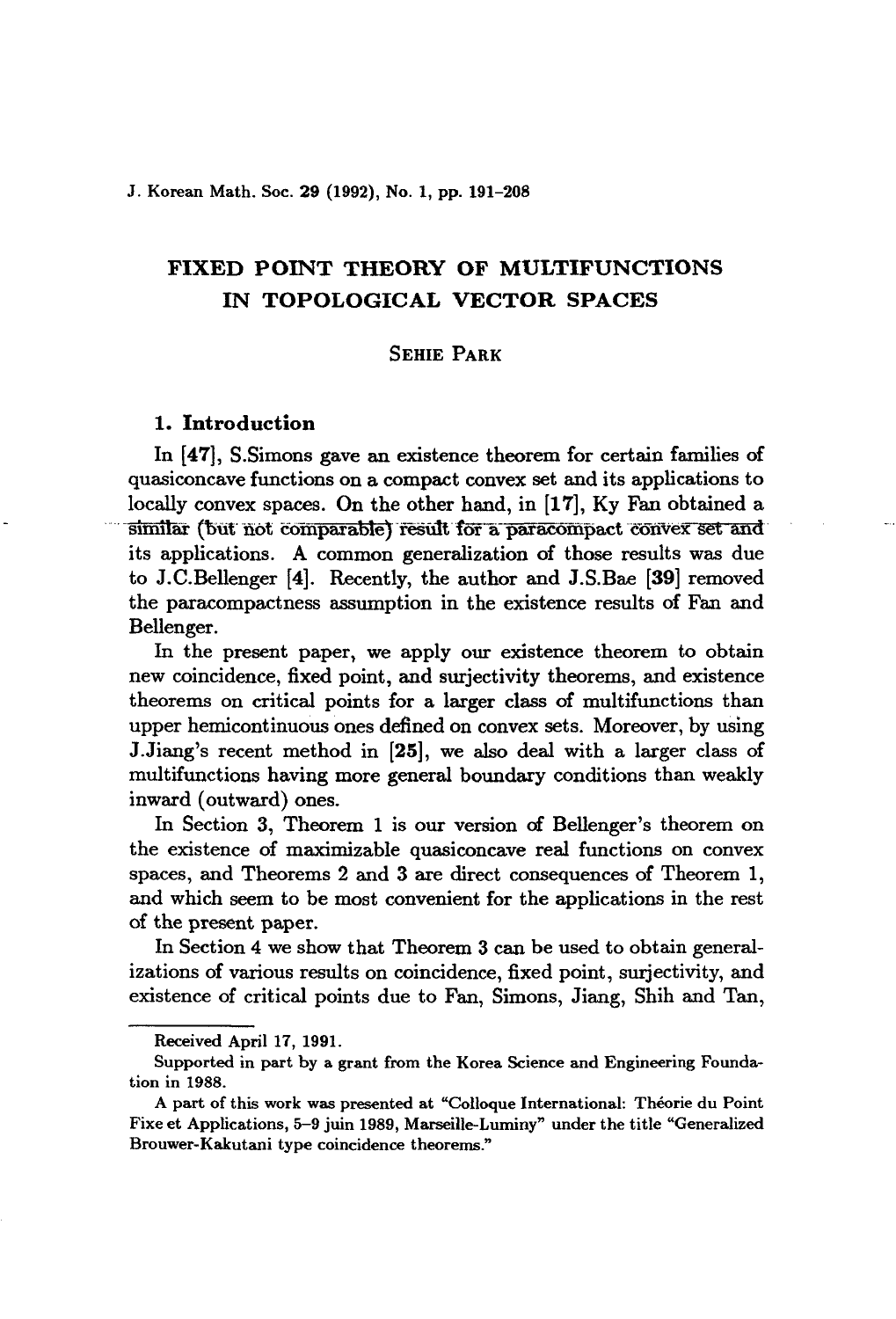Cellina, Comet, and many others. Note that these recent results generalize well-known classical theorems due to Brouwer, Schauder, Tychonoff, Rothe, Kakutani, Bohnenblust and Karlin, Fan, Glicksberg, Browder, Halpem, Halpem· and Bergman, Reich, Kaczynski, Granas and Liu, Park, and many others. For details, see [32], [38]. Our new results generalize such Brouwer or Kakutani type fixed point theorems to a class of multifunctions more general than weakly inward (outward) upper hemicontinuous ones defined on a convex subset of a topological vector space having sufficiently many linear functionals.

### 2. Preliminaries

A *convex space X* is a nonempty convex set (in a vector space) with any topology that induces the Euclidean topology on the convex hulls of its finite subsets. A nonempty subset *L* of a convex space *X* is called a *c*-compact set if for each finite set  $S \subset X$  there is a compact convex set  $L_S \subset X$  such that  $L \cup S \subset L_S$  [30]. Let  $[x, L]$  denote the closed convex hull of  $\{x\} \cup L$  in X, where  $x \in X$ .

Let  $E$  be a real Hausdorff topological vector space  $(t.v.s.)$  and  $E^*$  its topological dual. A multifunction  $F: X \to 2^E \setminus \{\emptyset\}$  is said to be *upper hemicontinuous* (u.h.c.) or a Comet-Lasry-Robert (CLR) function if for each  $f \in E^*$  and for any real  $\alpha$ , the set  $\{x \in X : \sup f(Fx) < \alpha\}$ is open in  $X$ . The concept goes back to Cornet [11], [12] and Lasry and Robert [29]. Note that an upper semicontinuous (u.s.c.) function is upper demicontinuous (u.d.c.), and that an u.d.c. function is u.h.c. [46].

Let *cc(E)* denote the set of nonempty closed convex subsets of *E* and *kc(E)* the set of nonempty compact convex subsets of *E.* Bd, Int, and - will denote the boundary, interior, and closure, resp., with respect to E.

Let  $X \subset E$  and  $x \in E$ . The *inward* and *outward* sets of X at x,  $I_X(x)$  and  $O_X(x)$ , are defined as follows:

$$
I_X(x) = x + \bigcup_{r>0} r(X - x), \quad O_X(x) = x + \bigcup_{r<0} r(X - x).
$$

A function  $F: X \to 2^E$  is said to be *weakly inward* [*outward,* resp.] if  $Fx \cap \overline{I}_X(x) \neq \emptyset$  [ $Fx \cap \overline{O}_X(x) \neq \emptyset$ , resp.] for each  $x \in \text{Bd}X\backslash Fx$ .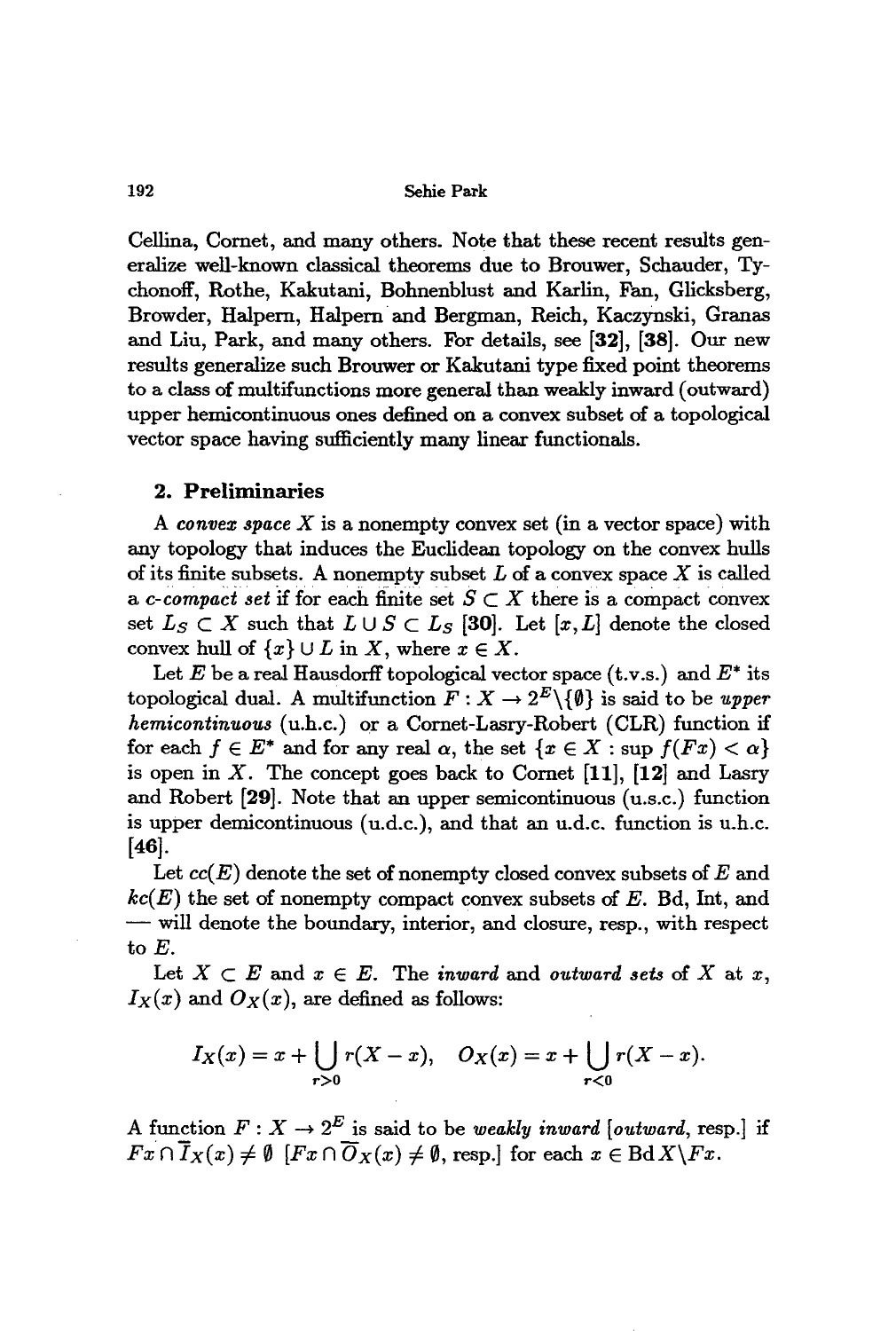For  $f \in E^*$  and  $U, V \subset E$ , let

$$
d_f(U, V) := \inf\{|f(u - v)| : u \in U, v \in V\}.
$$

Recall that a real-valued function  $f : X \to \mathbf{R}$  on a topological space X is *lower* [resp. *upper] semicontinuous* (l.s.c.) [resp. u.s.c.J if  ${x \in X : f x > r}$  [resp.  ${x \in X : f x < r}$ ] is open for each  $r \in \mathbb{R}$ . If X is a convex set in a vector space, then *I* is *quasiconcave* [resp. *quasiconvex*] if  $\{x \in X : fx > r\}$  [resp.  $\{x \in X : fx < r\}$ ] is convex for each  $r \in \mathbf{R}$ .

In this paper all topological spaces are assumed to be Hausdorff.

## 3. The existence theorem and its direct consequences

We begin with the following form of Bellenger's existence theorem [4, Theorem 1 of maximizable quasiconcave functions on convex spaces, due to the author and Bae [39].

THEOREM 1. *Let* X *be* a *convex space. Suppose that*

- (1.1) for each  $x \in X$ ,  $Sx$  is a convex set of *u.s.c.* quasiconcave real *functions on* X *(that is, every convex combination* of any *two functions* in *Sx* is in *Sx);*
- (1.2) *for each*  $x \in X$ *,*  $Tx$  *is* a *nonempty subset* of  $Sx$ ;
- *(1.3) for* each *u.s.c. quasiconcave real function 9 on* X, *T-lg* is *compactly open in* X; and
- (1.4) *there exist* a *c*-compact set  $L \subset X$  and a nonempty compact *set*  $K \subset X$  *such that for every*  $x \in X \backslash K$  *and*  $g \in Sx$ *, gx* <  $max g[x, L]$ .

*Then there exist* an  $\overline{x} \in K$  and  $g \in \text{co } T\overline{x} \subset S\overline{x}$  *such that*  $g\overline{x} =$ max  $g(X)$ .

Let  $\hat{X}$  denote the set of all u.s.c. quasiconcave real functions on X and  $M : \hat{X} \to 2^X$  a multifunction defined by  $Mq = \{x \in X : qx =$ max  $g(X)$ } for  $g \in \hat{X}$ . Then Theorem 1 can be restated as follows:

THEOREM 1'. If *X* is a convex space and if  $S = T : X \rightarrow 2^{\hat{X}}$ *satisfies* (1.1)-(1.4) of *Theorem* 1, *then the composite multifunction*  $MS: X \to 2^X$  has a fixed point  $\overline{x} \in K$ .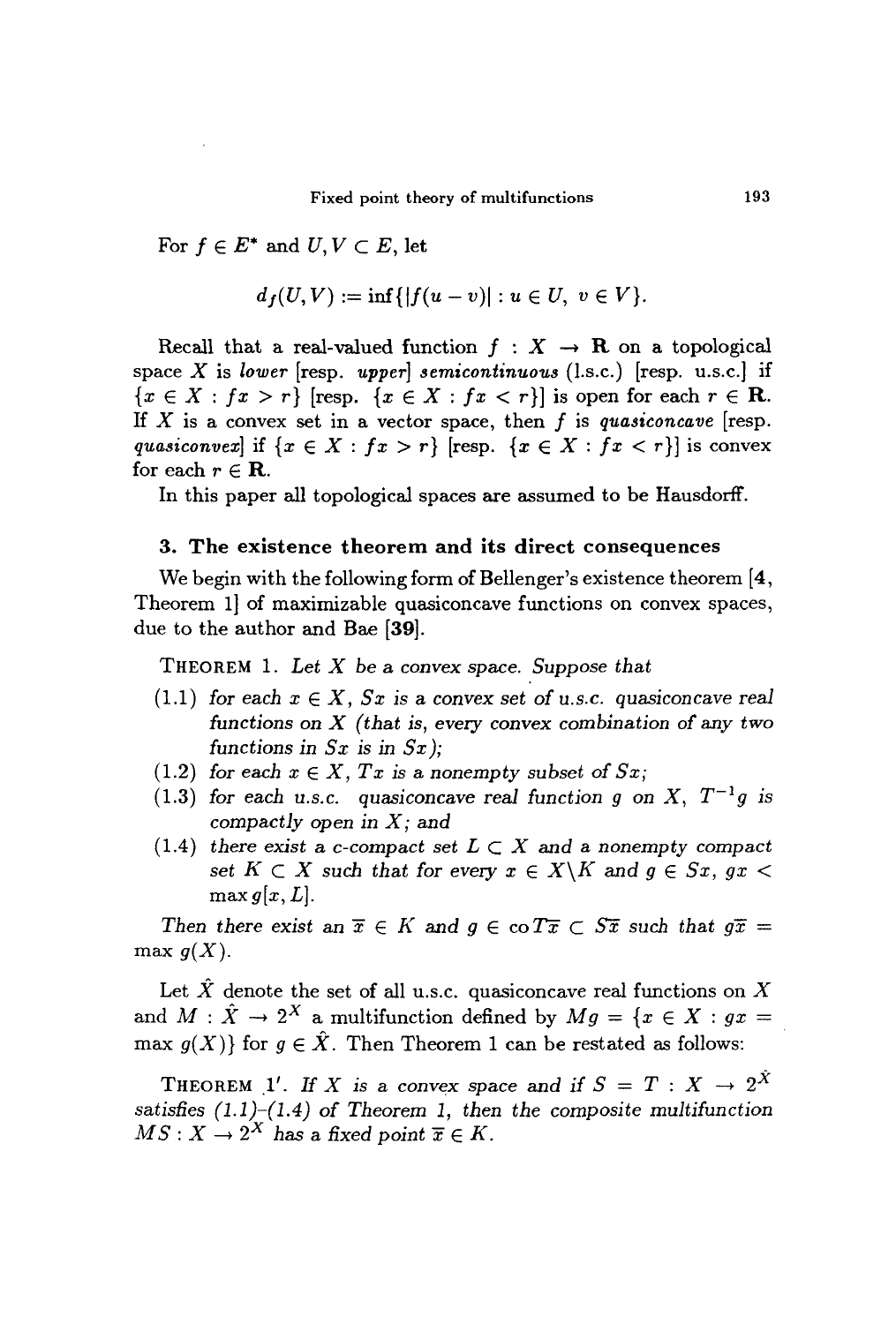REMARKS. 1. Here, *Mg* may be empty. From now on, we denote

$$
M_g := Mg \cap K = \{x \in K : gx = \max g(X)\}.
$$

2. Note that Theorem 1 includes Simons [47, Theorem 0.1], [48, Theorem 1], Fan [16, Theorem 8], and Bellenger [4, Theorem 1].

The following is a direct consequence of Theorem 1:

THEOREM 2. Let  $X$ ,  $\hat{X}$ ,  $L$ , and  $K$  be as in Theorem 1. Let  $Y$  be a nonempty convex subset of  $\hat{X}$ , and  $\alpha, \beta : X \times Y \to \overline{\mathbf{R}} = [-\infty, +\infty]$ functions such that  ${g \in Y : \alpha(x,g) > \beta(x,g)}$  is convex for each  $x \in X$ . *Suppose* that, for each  $q \in Y$ ,

 $(2.1)$   $X_g = \{x \in X : \alpha(x,g) \leq \beta(x,g)\}$  *is compactly closed;* 

 $(2.2)$   $X_q \supset M_q$ ; and

(2.3) *for.each*  $x \in X \backslash K$ ,  $gx = \max g[x, L]$  *implies*  $x \in X_g$ .

*Then there exists* an  $x \in X_g$  for all  $g \in Y$ .

*Proof.* Define  $T: X \to 2^{\hat{X}}$  by

$$
Tx:=\{g\in Y: \alpha(x,g)>\beta(x,g)\}
$$

for  $x \in X$ . Then *Tx* is convex. Suppose that  $Tx \neq \emptyset$  for each  $x \in X$ . Then

$$
T^{-1}g = \begin{cases} \emptyset & \text{if } g \in \hat{X} \setminus Y \\ \{x \in X : \alpha(x,g) > \beta(x,g)\} & \text{if } g \in Y \end{cases}
$$

is open in  $X$ . Therefore,  $(1.1)$  and  $(1.2)$  are satisfied. Further,  $(2.3)$ implies (1.3). Hence, by Theorem 1, there exist  $x \in M_g$  and  $g \in Tx$ . This contradicts (2.2). This completes our proof.

REMARKS. 1. If  $\alpha$  is concave and  $\beta$  is convex in their second variables, then  ${g \in Y : \alpha(x,g) > \beta(x,g)}$  is convex for each  $x \in X$ . If  $\alpha$ is l.s.c. and  $\beta$  is u.s.c. in their first veriables, then (2.1) holds automatically. Therefore, for  $X = K$ , Theorem 2 reduces to Simons [47, Theorem 2.1].

2. Because of (2.3), the condition (2.2) is actually equivalent to  $X_g \supset Mg$ .

Motivated by a recent result of Bellenger and Simons [5, Corollary 3], we obtain the following: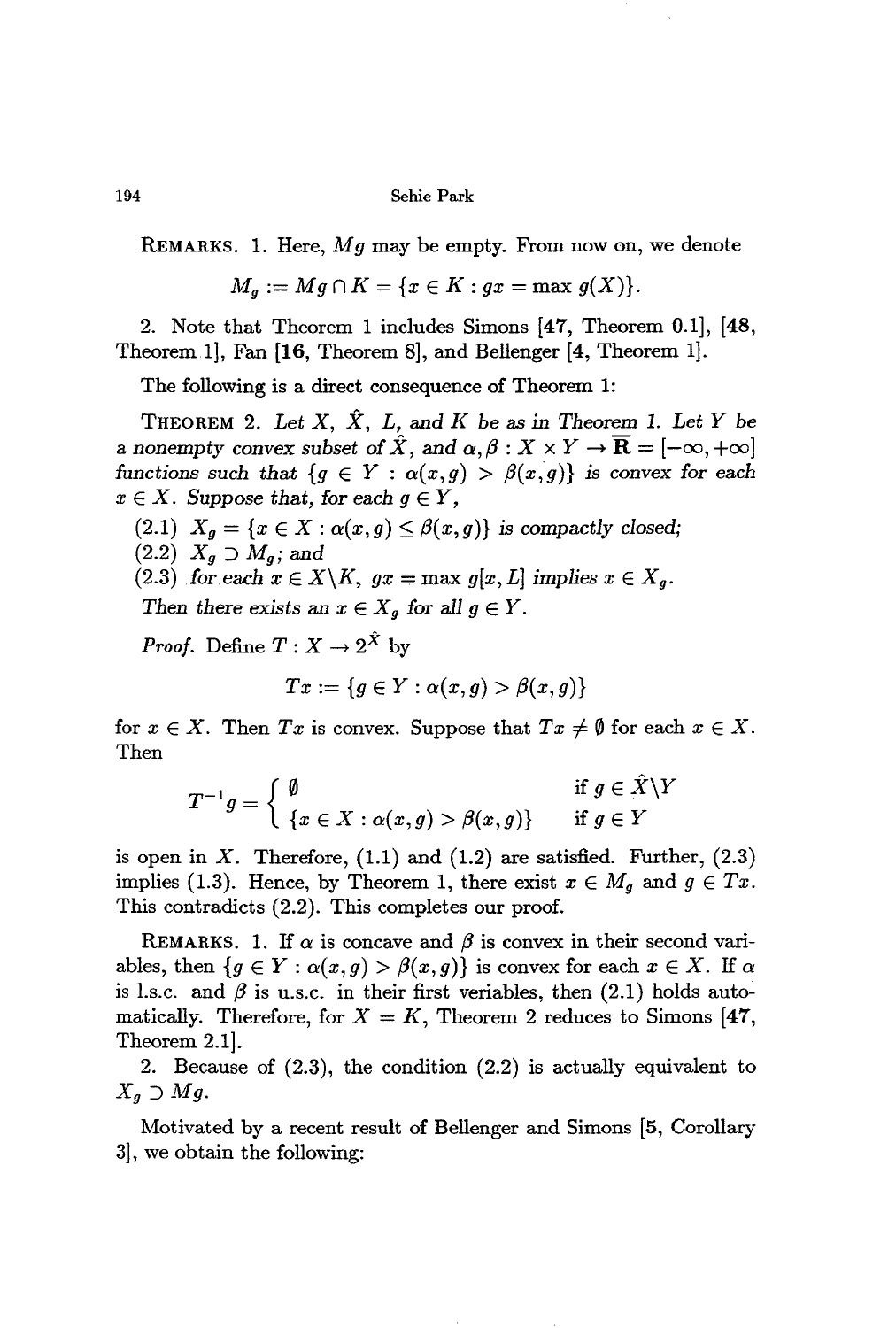THEOREM 3. *Let X* be a *convex space, Lac-compact subset of X, K* a *nonempty compact subset of X,* E a *t.v.S. with topological dual*  $E^*$ ,  $B: E^* \to 2^{\hat{X}} \setminus \{\emptyset\}$  a *multifunction* with *convex graph*, and  $P, Q: X \to 2^E \setminus \{\emptyset\}$ . Suppose that for each  $f \in E^*$ ,

- (3.1)  $X_f = \{x \in X : \text{sup } f(Px) \geq \inf f(Qx) \}$  is compactly closed;
- $(3.2)$  *MBf*  $\cap$  *K*  $\subset$  *X<sub>f</sub>*; and
- (3.3) *for each*  $x \in X \backslash K$  *and*  $g \in Bf$ ,  $gx = \max g[x, L]$  *implies*  $x \in X_f$ .

*Then there exists* an  $x \in \bigcap \{X_f : f \in E^*\}.$ 

*Proof.* We use Theorem 1'. For each  $x \in X$ , define

$$
Sx = B(\lbrace f \in E^* : \text{sup } f(Px) < \text{inf } f(Qx) \rbrace).
$$

Since  ${f \in E^* : \sup f(Px) < \inf f(Qx)}$  is convex and *B* has convex graph,  $S: X \to 2^{\hat{X}}$  is a well-defined convex-valued multifunction. For each  $q \in \hat{X}$ , by (3.1),

$$
S^{-1}g = \bigcup \{ X \backslash X_f : f \in B^{-1}g \}
$$

is compactly open. Moreover, by (3.3), for each  $x \in X \backslash K$  and  $g \in Sx$ , we have  $gx < \max g[x, L]$ . Suppose that, for each  $x \in X$ ,  $\{f \in E^*$ :  $\sup f(Px) < \inf f(Qx) \neq \emptyset$ . Then  $Sx \neq \emptyset$ , and hence, S satisfies all of the requirements of Theorem I'. Therefore,

$$
\exists \overline{x} \in K \quad \text{such that} \quad \overline{x} \in M S \overline{x},
$$

that is,

$$
\exists f \in E^* \quad \text{such that} \quad \overline{x} \in MBf \cap K \quad \text{and} \quad \overline{x} \in X \backslash X_f.
$$

This contradicts (3.2). Therefore, there exists an  $x \in X$  such that  ${f \in E^* : \sup f(Px) < \inf f(Qx)} = \emptyset$ , that is,  $x \in X_f$  for all  $f \in E^*$ . This completes our proof.

Theorem 3 does not require any explicit connection between *X* and *E.* However, an important special case is the following: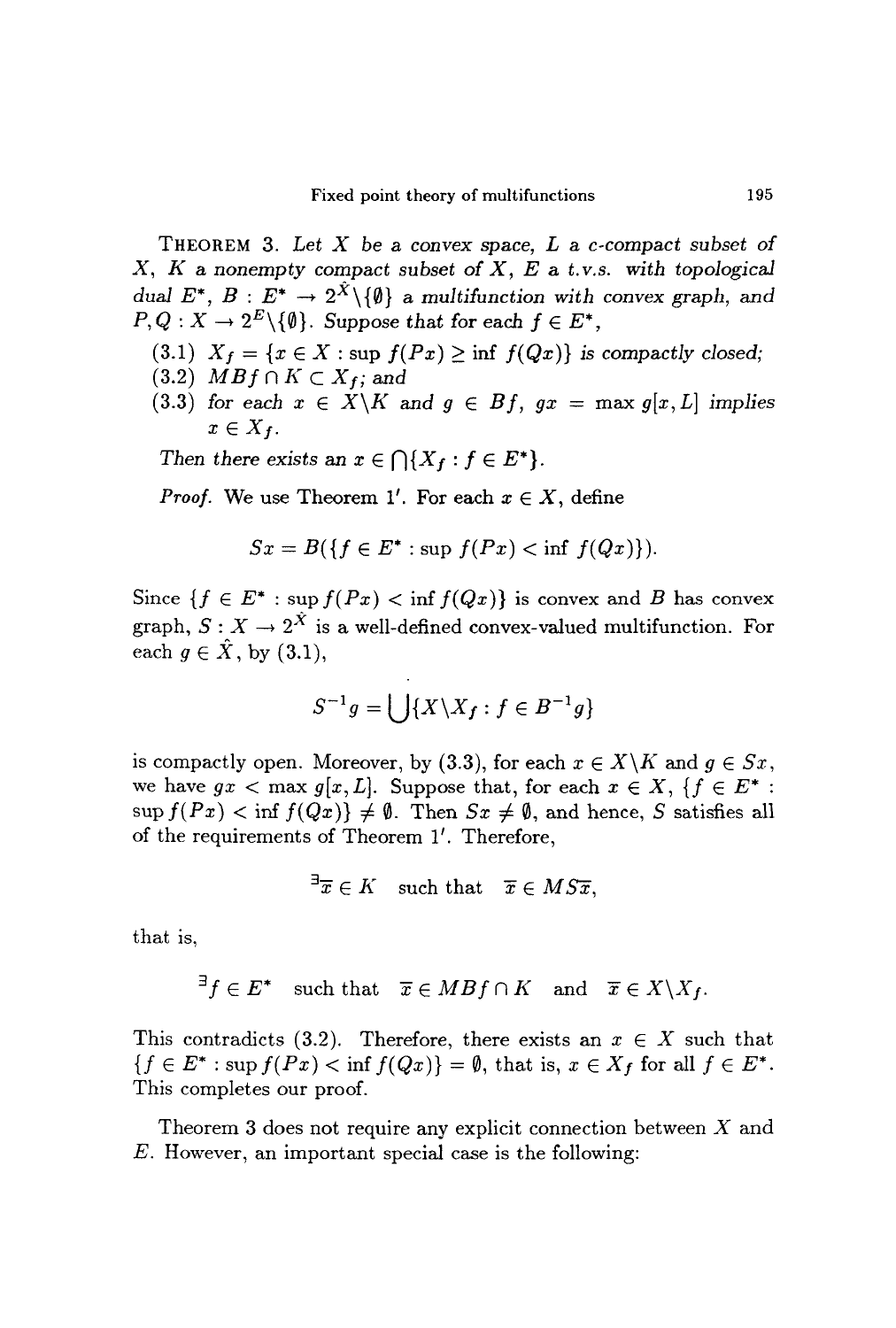COROLLARY 3.1. *Let* X, *L,* and *K* be as *in Theorem* 3, *E* a *t.v.s. containing* X *such that the topology* of X *is finer than its relative topology w.r.t. E,* and  $P, Q: X \to 2^E \setminus \{\emptyset\}$ . Suppose that, for each  $f \in E^*$ ,

- (1)  $X_f = \{x \in X : \sup f(Px) \ge \inf f(Qx)\}$  *is compactly closed in*  $\boldsymbol{X};$
- $(2)$   $X_f \supset M_f$ ; and
- (3) for each  $x \in X \backslash K$ ,  $fx = \max f[x, L]$  implies  $x \in X_f$ .

*Then there exists* an  $x \in \bigcap \{X_f : f \in E^*\}.$ 

*Proof using Theorem* 2. Note that, for each  $f \in E^*$ ,  $f|X$  belongs to  $\hat{X}$ . Now, our conclusion is immediate from Theorem 2 with  $Y :=$  ${f[X : f \in E^*], \alpha(x, f) := \inf f(Qx), \text{ and } \beta(x, f) := \sup f(Px).}$ 

*Proof using Theorem 3.* Note that, for each  $f \in E^*$ ,  $f|X$  belongs to  $\hat{X}$ . Therefore, we may choose  $B: E^* \to \hat{X}$  to be the single-valued function  $f \mapsto f|X$ . Then (2) implies (3.2) in Theorem 3. Since (3) implies (3.3) in Theorem 3, the conclusion follows from Theorem 3.

REMARKS. 1. In fact, we can choose any topology on  $X$  such that X is a convex space and  $f|X$  is u.s.c. for each  $f \in E^*$ . For example, X can be a topological subspace of  $E$ ; or  $X$  can have the relative original topology of *E* and *E* can have the  $w(E, E^*)$ -topology.

2. If *P* and Q are u.h.c., then (1) holds automatically. In this case, for  $X = K$ , Corollary 3.1 reduces to Simons [47, Theorem 2.2].

3. An example of functions *P* and Q which satisfy (1) but not u.h.c. can be given as follows: Let  $P, Q : [0, \infty) \to 2^{\mathbf{R}} \setminus \{\emptyset\}$  be defined by

|                                                                     | if $x \neq 1$ |
|---------------------------------------------------------------------|---------------|
| $Px = \left\{ \begin{array}{l} [1+x,2+x] \ 1/2 \end{array} \right.$ | if $x=1$ ,    |
|                                                                     | if $x \neq 1$ |
| $Qx = \begin{cases} [-x-2,-x-1] \\ -1/2 \end{cases}$                | if $x=1$ .    |

4. In [2], for  $f \in E^*$ , Mf is denoted by  $\partial(X; -f)$  and is called a "supporting set."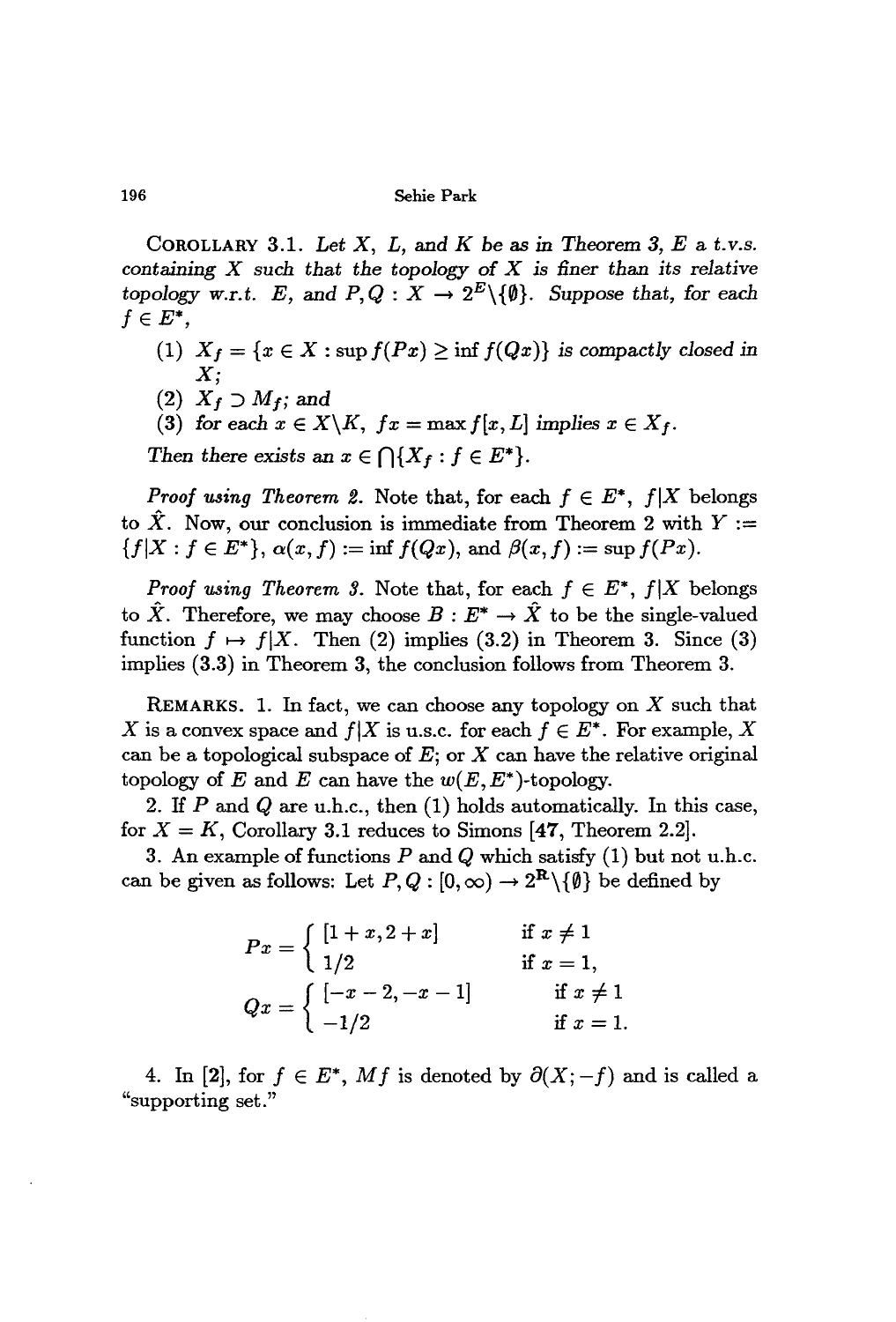### 4. Coincidence, fixed point, and surjectivity theorems

In this section, we apply Theorem 3 to obtain various coincidence, fixed point, and surjectivity theorems and existence theorems on critical points (or zeros) of multifunctions.

The following coincidence theorem is basic in this section.

THEOREM 4. *Suppose that, in addition* to *the hypothesis* of *Theo*rem 3, for each  $x \in X$ ,  $Px$  and  $Qx$  are convex, and that either

(A)  $E^*$  separates points of *E* and, for each  $x \in X$ ,  $\overline{Px}$  and  $\overline{Qx}$  are compact; or

(B) *E* is locally convex and, for each  $x \in X$ , one of  $\overline{Px}$  and  $\overline{Qx}$  is *compact.*

*Then there exists* an  $x \in X$  *such that*  $\overline{Px} \cap \overline{Qx} \neq \emptyset$ *.* 

*Proof.* Suppose that  $\overline{Px} \cap \overline{Qx} = \emptyset$  for all  $x \in X$ . Then, under conditions  $(A)$  or  $(B)$ , the separation theorems in a t.v.s. [44, p.70] or p.58, resp.] imply that for each  $x \in X$  there is an  $f \in E^*$  with inf  $f(\overline{Qx}) > \sup f(\overline{Px})$ . This contradicts Theorem 3.

By putting  $Bf = f | X$  for each  $f \in E^*$ , Theorem 4 reduces to the following:

COROLLARY 4.1. *Let X,* L, *K,* and *E* be as *in Corollary* 3.1. *Let*  $P, Q: X \to 2^E$  be functions such that either

- (A)  $E^*$  separates points of *E* and  $P, Q: X \to kc(E)$ , or
- (B) *E* is locally convex,  $P, Q : X \rightarrow cc(E)$ , and  $Px$  or  $Qx$  is *compact* in *E* for each  $x \in X$ .

Suppose *that* (1), (2), and (3) *in Corollary* 3.1 *hold. Then* there *exists* an  $x \in X$  such that  $Px \cap Qx \neq \emptyset$ .

REMARK. For  $X = K$ , Corollary 4.1 is due to Park [38, Theorem 15].

Putting  $-f$  instead of arbitrary  $f \in E^*$  in Corollary 4.1, we have the following:

COROLLARY 4.2. *Let X, L, K, E,* and *P,* Q be as *in Corollary* 4.1. Suppose *that*

(1)  $P$  and  $Q$  are u.h.c.;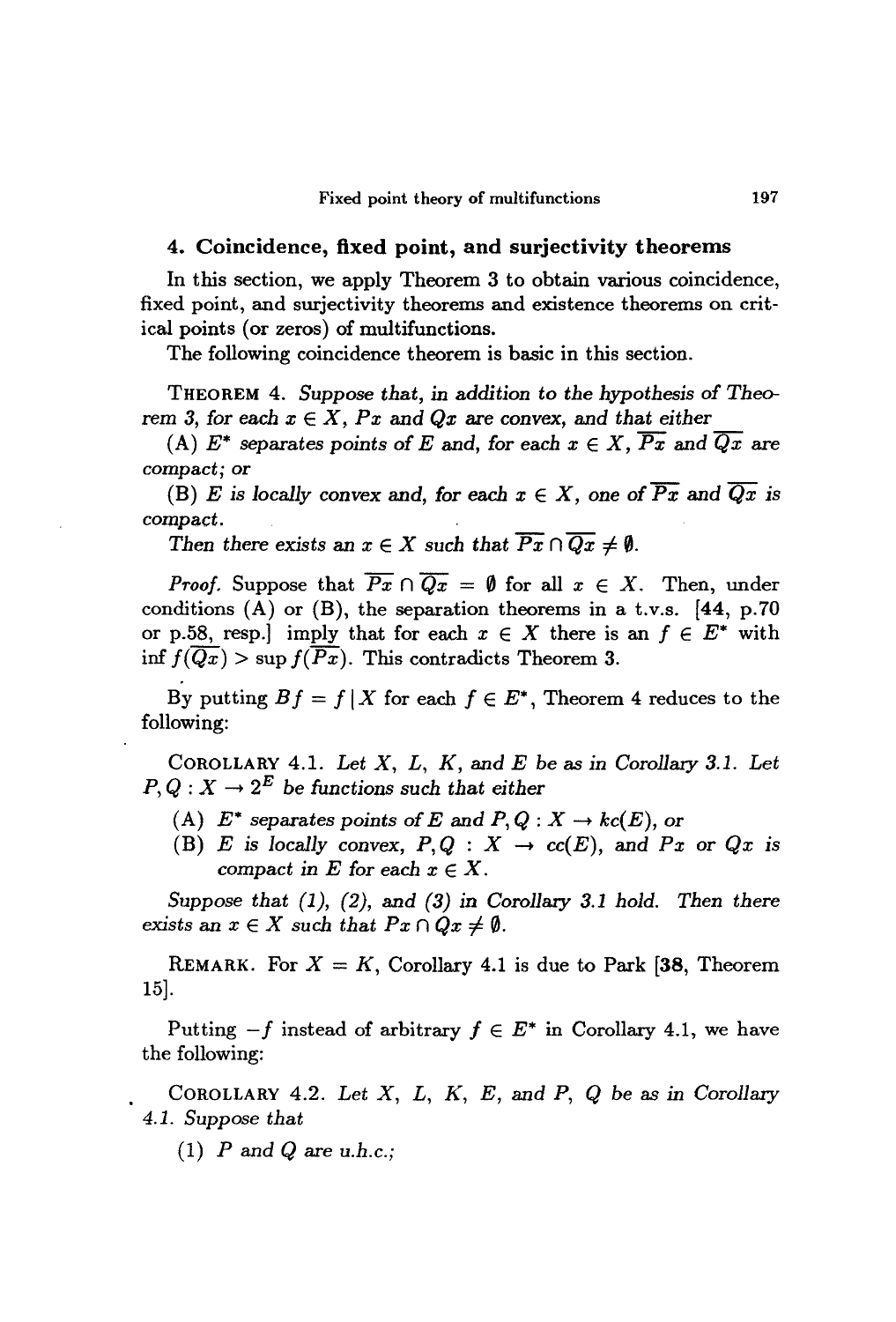$(2)$  *for* each  $x \in K$  *and*  $f \in E^*$ ,

$$
fx = \min f(X) \quad \text{implies} \quad \inf f(Px) \le \sup f(Qx);
$$

*and*

(3) for each  $x \in X \backslash K$  and  $f \in E^*$ ,

 $fx = \min f[x, L]$  *implies*  $\inf f(Px) \leq \sup f(Qx)$ .

*Then there exists* an  $x \in X$  *such that*  $Px \cap Qx \neq \emptyset$ .

REMARKS. 1. Corollary 4.2 is due to Park [36, Theorem 4] and, for a paracompact X, the case  $(B)$  to Jiang [25, II, Theorem 2.2], which generalizes Jiang  $[25, I, Theorem 3.3]$ ,  $[24, Theorem 2.1]$ , Ko and Tan [28, Lemma 1.2], and Fan [17, Theorems 9 and 10]. For  $X = K$ , Corollary 4.2(B) reduces to Simons [47, Theorem 3.1], where *E* is assumed to have the  $w(E, E^*)$ -topology, Browder [9, Theorems 3 and 5], Fan [15, Theorem 6], [16, Theorem 5], Lee and Tan [31, Theorem 4], and Granas and Liu [20, Theorem 10.3].

2. In  $[25]$ , the quadruple  $(K, X, P, Q)$  is said to be *admissible* if  $(2)$ holds. Therefore, (3) is just the admissibility of  $(X \setminus K, L, P, Q)$ .

Theorem 4 is equivalent to the following existence theorem for critical points or zeros of multifunctions:

THEOREM 5. Let X be a convex space, L a c-compact subset of X, *K* <sup>a</sup> nonempty compact *subset* of X, *Eat.*v.s. *with topological dual*  $E^*$ , and  $B: E^* \to 2^{\hat{X}} \setminus \{\emptyset\}$  a multifunction with convex graph. Let R be a *multifunction such that either*

(A)  $E^*$  separates points of *E* and  $R: X \to kc(E)$ , or

(B) *E* is locally convex and  $R: X \to cc(E)$ .

*(I) Suppose that for each*  $f \in E^*$ ,

 $(5.1)$   $X_f = \{x \in X : \inf f(Rx) \leq 0\}$  *is compactly closed;* 

 $(5.2)$   $X_f \supset MBf \cap K$ ; and

 $(5.3)$  *for* each  $x \in X \backslash K$  *and*  $g \in Bf$ ,

$$
gx = \max g[x, L] \implies x \in X_f.
$$

*Then there exists* an  $x \in X$  *such that*  $0 \in Rx$ .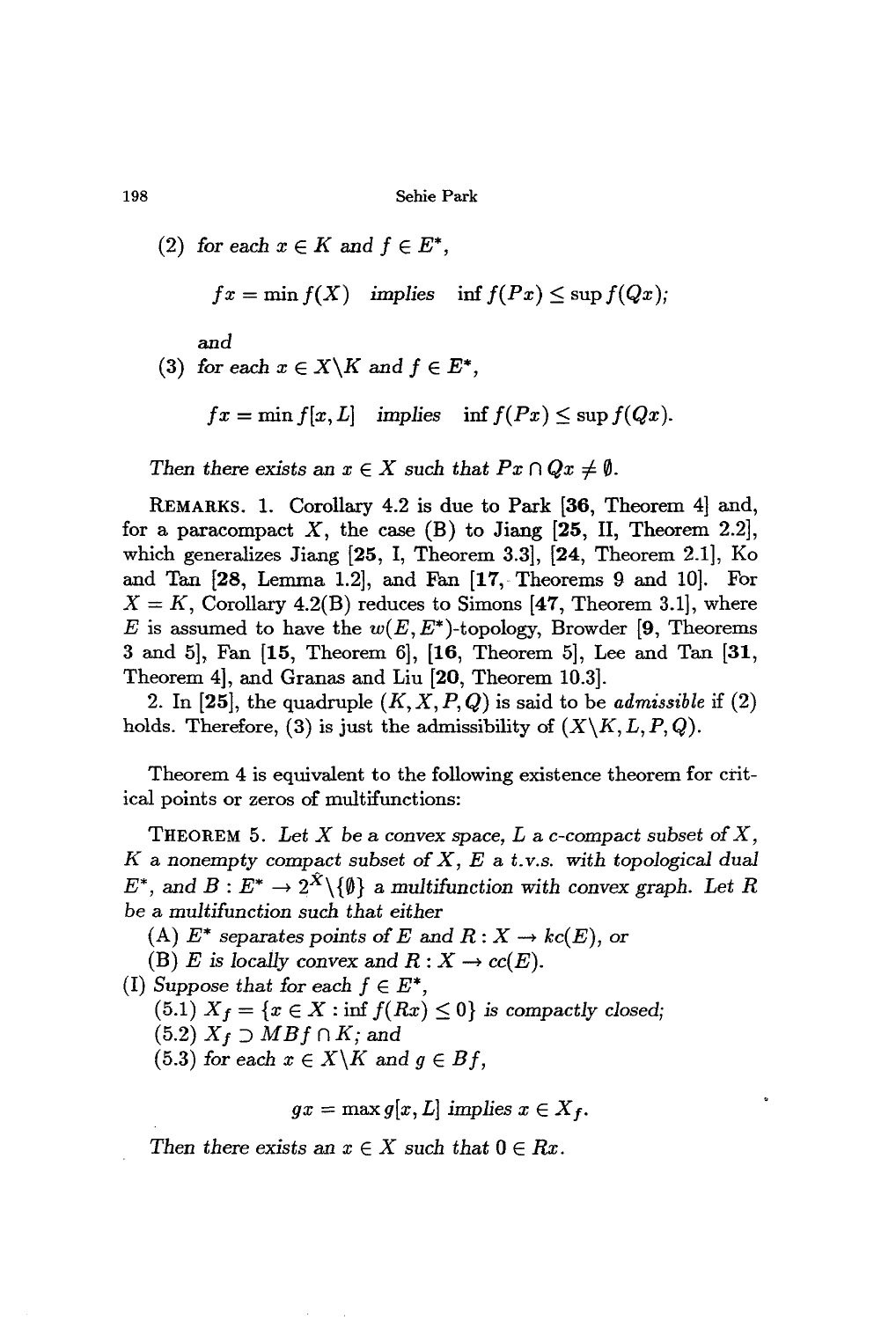(II) *Suppose* that for each  $f \in E^*$ ,  $(5.1)'$   $X_f = \{x \in X : \text{sup } f(Rx) \geq 0\}$  *is compactly closed;* and (5.2) and (5.3) *hold. Then there exists* an  $x \in X$  *such that*  $0 \in Rx$ .

*Proof.* (I) Put  $\overline{Px} = \{0\}$  and  $\overline{Qx} = Rx$  for all  $x \in X$  in Theorem 4. (II) Put  $\overline{Px} = Rx$  and  $\overline{Qx} = \{0\}$  for all  $x \in X$  in Theorem 4.

REMARKS. 1. Note that  $(5.1)$  is equivalent to  $(5.1)'$ , and that, if R is u.h.c., then (5.1) holds automatically, but *not* conversely.

2. Theorems 4, 5(1), and 5(11) are equivalent. In fact, by putting  $Rx := \overline{Qx} - \overline{Px}$  or  $Rx := \overline{Px} - \overline{Qx}$ , Theorems 5(I) or 5(II), resp., reduces to Theorem 4.

3. For  $X = K$ , Theorem 5(B) reduces to Bellenger and Simons [5, Corollary 3J.

By putting  $Bf = f | X$  for each  $f \in E^*$  in Theorem 5, we have the following equivalent form of Corollary 4.1.

COROLLARY 5.1. *Let X, L, K,-and E* be as *in Corollary* 3.1. *Let R* be a *function such that either*

(A)  $E^*$  separates points of E and  $R: X \to kc(E)$ , or

(B) *E* is locally convex and  $R: X \to cc(E)$ .

(I) Suppose that, for each  $f \in E^*$ ,

 $(1)$   $X_f = \{x \in X : \inf f(Rx) \leq 0\}$  *is compactly closed;* 

 $(2)$   $X_f \supset M_f$ ; and

(3) for each  $x \in X \backslash K$ ,  $fx = \max f[x, L]$  implies  $x \in X_f$ .

*Then there exists* an  $x \in X$  *such that*  $Rx \ni 0$ .

(II) *Suppose that, for each*  $f \in E^*$ ,

(1)'  $X_f = \{x \in X : \sup f(Rx) \ge 0\}$  *is compactly closed;*  $(2)'$  *X<sub>f</sub>*  $\supset$  *M<sub>f</sub>*; and

(3)' for each  $x \in X \backslash K$ ,  $fx = \max f[x, L]$  implies  $x \in X_f$ .

*Then there exists* an  $x \in X$  *such that*  $Rx \ni 0$ .

*Proof.* (I) Put  $Px := \{0\}$  and  $Qx := Rx$  in Corollary 4.1.

(II) Put  $Px := Rx$  and  $Qx := \{0\}$  in Corollary 4.1.

REMARKS. 1. If  $X = K$  and R is u.h.c., Theorem 5 reduces to Cornet [12, Theorem 3.1] or Aubin [2, Theorem 15.1.1], where a number of applications are given. Moreover, if  $E$  has the  $w(E, E^*)$ -topology,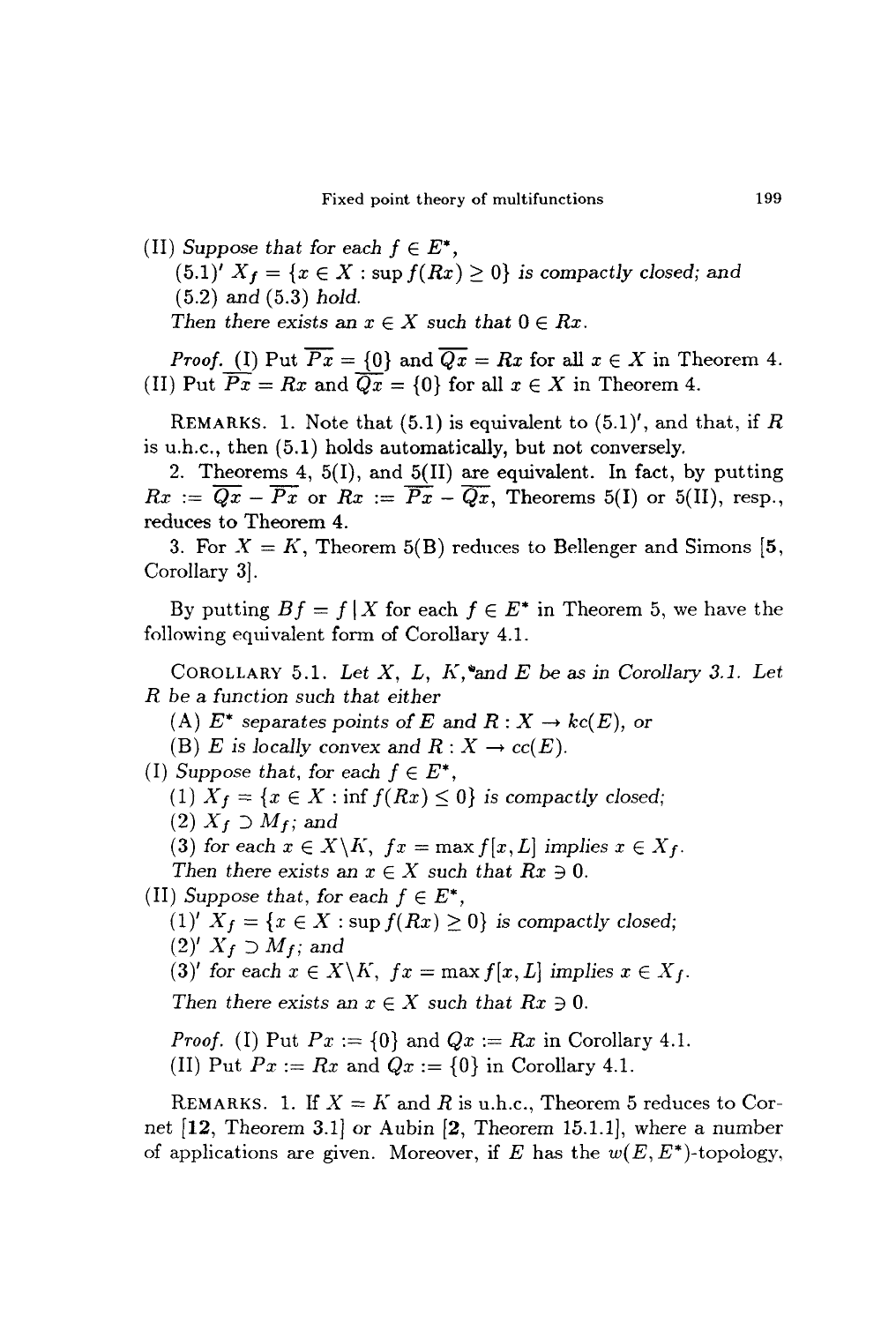Theorem 5 reduces to Simons [47, Theorem 3.1, Second and Third forms].

2. Note that, usually,  $(2)$  or  $(2)'$  is called the boundary condition, and (3) or (3)' the "coercivity" or "compactness" condition. Such conditions can be reformulated to more visualizable geometric forms as follows:

LEMMA 1 (JIANG [25, I, LEMMA 2.1]). *Let X* be a *nonempty* subset of a t.v.s.  $E$ ,  $L$  and  $K$  be nonempty subsets of  $X$ , and  $R: X \rightarrow$ *2*<sup>E</sup> *satisfy* (A) or (B) *in Corollary 5.1.*

*Then,* for any  $x \in K$  and  $f \in E^*$ , the following are equivalent:  $(i)$   $fx \geq \sup f(L)$  *implies*  $fx \geq \inf f(Rx)$ .  $(i)' d_f(Rx, I_L(x)) = 0.$ Moreover, for any  $x \in K$  and  $f \in E^*$ , the following are equivalent: (ii)  $fx \ge \sup f(L)$  *implies*  $\sup f(Rx) \ge fx$ .  $(ii)'$   $d_f(Rx, \overline{O}_L(x)) = 0.$ 

From Lemma 1 and Corollary 5.1, we have the following fixed point and surjectivity theorem:

THEOREM 6. *Let X, L, K, E,* and *R* be as *in Corollary 5.1. (I) Suppose that,* for *each*  $f \in E^*$ ,  $(6.1)$   $\{x \in X : fx \geq \inf f(Rx)\}\$ is *compactly closed;*  $(6.2)$   $d_f(Rx, \overline{I}_X(x)) = 0$  for every  $x \in K \cap \text{Bd} X$ ; and  $(6.3)$   $d_f(Rx, I_L(x)) = 0$  for every  $x \in X \backslash K$ . *Then R has* a *fixed point. (II) Suppose that, for each*  $f \in E^*$ ,  $(6.1)'$   $\{x \in X : \sup f(Rx) \geq fx\}$  *is compactly closed;*  $(6.2)'$   $d_f(Rx, \overline{O}_X(x)) = 0$  for every  $x \in K \cap B\mathrm{d}X$ ; and

 $(6.3)' d_f(Rx, \overline{O}_L(x)) = 0$  for every  $x \in X \backslash K$ .

*Then R* has a fixed point. Further, if *R* is *u.h.c.,* then  $R(X) \supset X$ .

*Proof.* (1) Put  $Px := \{x\}$  and  $Qx := Rx$  in Corollary 4.1; or consider  $Rx - x$  instead of  $Rx$  in Corollary 5.1(I). Note that  $I_X(x) =$  $O_X(x) = E$  for  $x \in \text{Int } X$ , and hence (6.2) is actually equivalent to that  $d_f(Rx, I_X(x)) = 0$  for all  $x \in K$ .

(II) Put  $Px := Rx$  and  $Qx := \{x\}$  in Corollary 4.1. For the surjectivity result, let  $y \in X$ . Consider  $Rx - y$  instead of  $Rx$  and  $L \cup \{y\}$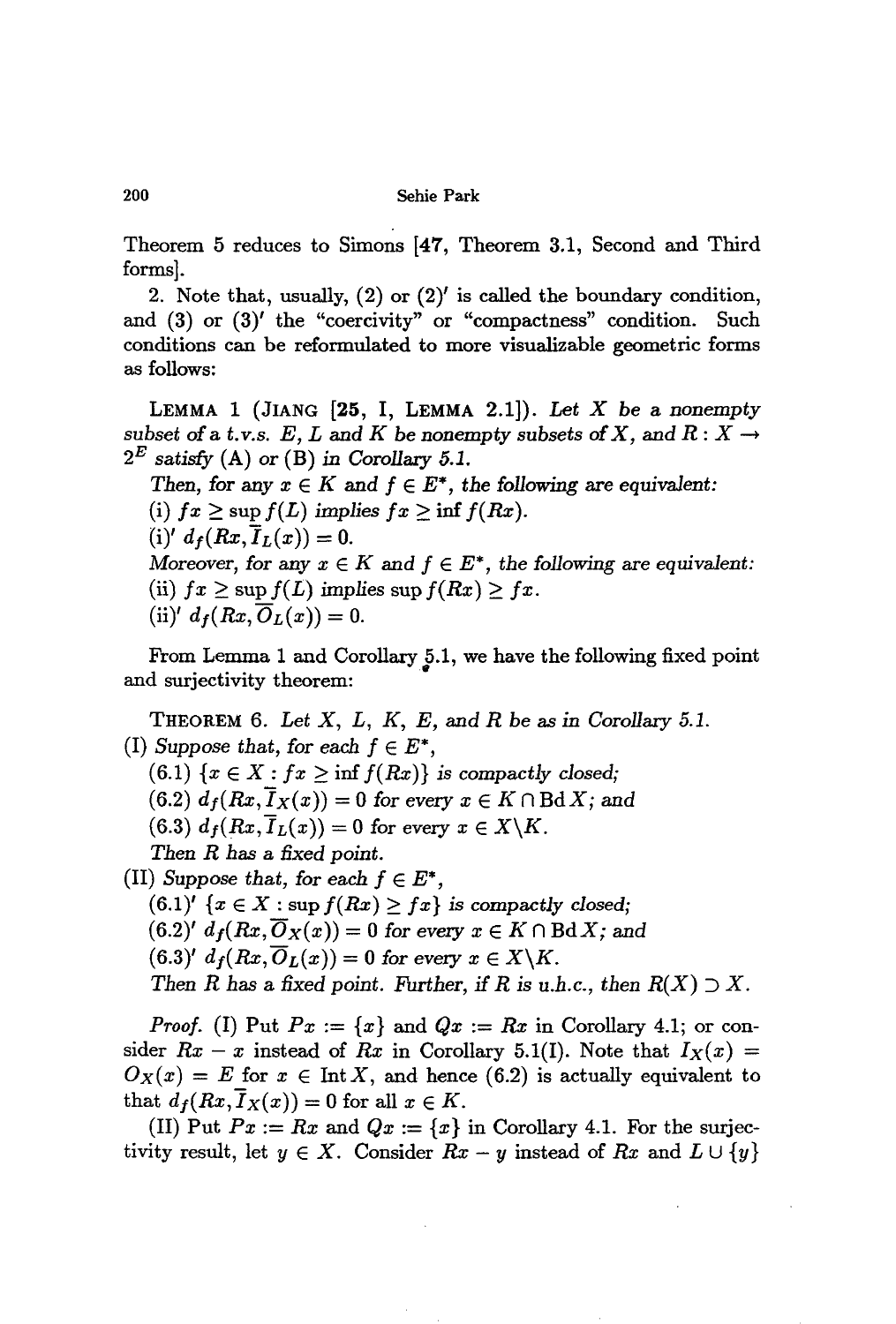instead of L in Corollary 5.1(II). Then there exists an  $x \in X$  such that  $Rx \ni y$ . This completes our proof.

REMARKS. 1. If  $R$  is u.h.c., then  $(6.1)$  and  $(6.1)'$  hold automatically, but not conversely. An example of *R* satisfying Theorem 6(1) but not u.h.c. is as follows: Let  $X = [0, \infty)$ ,  $L = (1, 2]$ , and  $K = [0, 1]$  in **R**. Define  $R: X \to cc(\mathbf{R})$  by  $Rx = (-\infty, -x]$  if  $x \in X\setminus\{1/2\}$  and  $R(1/2) = (-\infty, -2]$ . Then R satisfies all requirements of (I), and has a fixed point 0. However, *R* is not u.h.c. For  $f = 1_R$ ,  $\{x \in X:$  $\sup f(Rx) \ge -3/2$  = [0, 1/2)  $\cup$  (1/2, 3/2] is not closed in *X*.

2. For an u.h.c. R, Theorem 6 is due to Park [36, Theorem 6] and, for a paracompact  $X$ , Theorem  $6(B)$  to Jiang [25, II, Corollary 2.3]. In this case, Theorem 6 generalizes and unifies Jiang [25, I, Theorem 3.4], Shih and Tan [46, Theorems 4 and 5], and Fan [17, Corollary 2].

3. In the case  $X = K$ , Theorem 6(B) reduces to Simons [48, Theorem 2], which includes Glebov [18, Theorem], Cellina [10, Theorem 3], and others. In this case, for an u.h.c. *R,* Theorem 6 includes earlier well-known generalizations of the Brouwer or Kakutani type fixed point theorems due to Brouwer  $(7, Satz 4]$ , Schauder  $[45, Satz 1]$ , Tychonoff [50, Satz], Rothe [43], Kakutani [27, Theorem 1], Bohnenblust and Karlin [5], Glicksberg [19, Theorem], Fan [13], [14, Corollaire 2], [15, Theorem 3], [16, Theorem 6], [17, Corollary 3], Halpern [21], [23, Theorems 2,3, and 5], Halpern and Bergman [22, Theorems 4.1 and 4.3], Browder [8, Theorems 1 and 2], [9, Theorems 3-5], Reich [40, Theorem 1.7], [41, Theorem 3.1], Cornet [12], Kaczynski [26, Theoreme 1], Arino, Gautier, and Penot [1, Theorem 1], Granas and Liu [20, Theorems 10.4 and 10.5], and Park [32], [33], [37], [38].

4. The surjectivity  $R(X) \supset X$  in (II) extends earlier works of Halpern [21], [23], Halpern and Bergman [22], Rogalski [42], Lasry and Robert [29, Théorème 10], and Cornet [11, Théorème 3.4] (See also [3, Theorems 6.4.14 and 6.4.15] and [2, Theorems 15.1.3 and 15.1.4].).

5. In our work [34], Theorem 6 is used to obtain generalizations of matching theorems concerning closed coverings of convex sets in a t.v.s. due to Fan [17], Shih and Tan [46], Park [36], and others. Also, Theorem 6 with  $X = K$  is used in [35] to obtain fixed point theorems for certain condensing multifunctions with the inwardness condition.

For single-valued functions, Theorem 6 reduces to the following: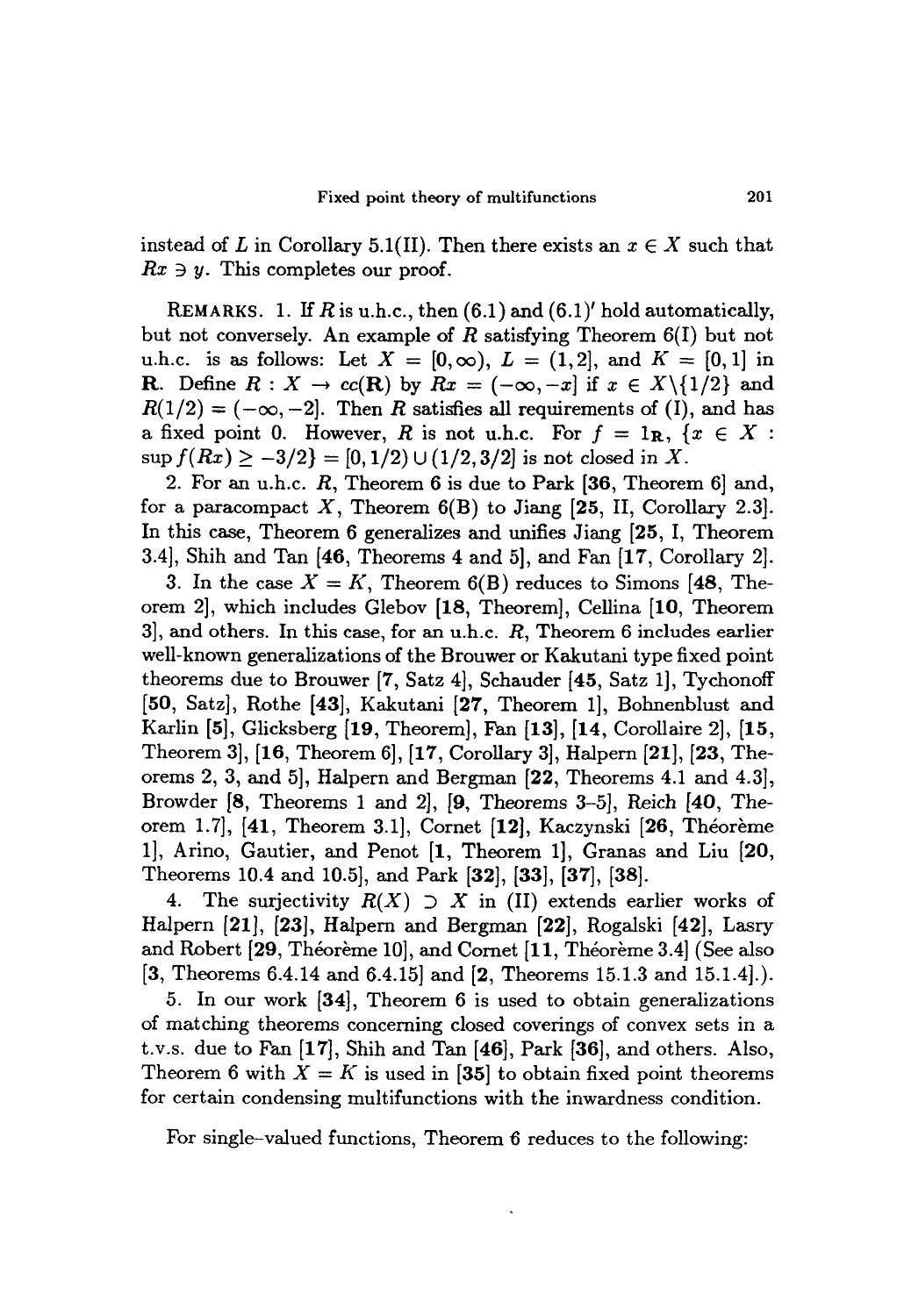COROLLARY 6.1. *Let* X, *L, K,* and *E* be as in *Corollary* 3.1 *such that*  $E^*$  *separates points* of *E*, and  $q: X \rightarrow E$  a function.

(I) *Suppose that,* for each  $f \in E^*$ ,

 $(1)$   $\{x \in X : f(q(x)) \leq fx\}$  *is compactly closed;* 

(2)  $d_f(q(x), \overline{I}_X(x)) = 0$  for all  $x \in K \cap \text{Bd } X$ ; and

(3)  $d_f(q(x), \overline{I}_L(x)) = 0$  for all  $x \in X \backslash K$ .

*Then q* has a *fixed point.*

*(II) Suppose that, for each*  $f \in E^*$ *,*  $(1)'$   $\{x \in X : f(q(x)) \geq fx\}$  *is compactly closed;*  $(2)'$   $d_f(q(x), \overline{O}_X(x)) = 0$  for all  $x \in K \cap \text{Bd } X$ ; and  $(3)'$   $d_f(q(x), \overline{O}_L(x)) = 0$  for all  $x \in X \backslash K$ .

*Then q* has a fixed point. Further, if *q* is continuous, then  $q(X) \supset X$ .

*Proof.* Immediate from Theorem 6 with  $Rx := q(x)$ .

REMARKS. 1. For a locally convex space E, e.g.,  $d_f(q(x), \overline{I}_X(x)) =$ 0 for all  $f \in E^*$  if and only if  $q(x) \in \overline{I}_X(x)$ .

2. For a continuous function  $q$ , (1) and (1)<sup>'</sup> hold automatically. In this case, for  $X = K$ , Corollary 6.1 reduces to Simons [47, Corollary 3.3].

3. Note that the Brouwer fixed point theorem easily follows from the following consequence of Corollary 6.1:

COROLLARY 6.2. *Let* X be a *compact convex subset* in a *t.v.s. E* on which  $E^*$  separates points, and  $q: X \to X$  a function such that  ${x \in X : f(q(x)) \leq fx}$  is *closed* for *each*  $f \in E^*$ . Then *q* has a fixed point.

REMARK. Even for Euclidean spaces, the following example shows that Corollary 6.2 properly generalizes the Brouwer theorem: Let  $X =$  $[0,1]$  in **R**,  $q(x) = x$  for  $x \in X \setminus (1/3,2/3)$ , and  $q(x) = 1$  for  $x \in$  $(1/3,2/3)$ . Note that *q* is not u.h.c., and has fixed points.

In Theorem  $6(1)$ , if we replace  $(6.2)$  by a more restrictive condition ("strongly inward") in Cornet  $[11]$ , then we obtain another surjectivity result.

THEOREM 7. *Let* X, *L, K, E,* and *R* be as in *Corollary* 5.1. *Suppose that, for each*  $f \in E^*$ *, the conditions* (6.1), (6.3), and the *following hold:*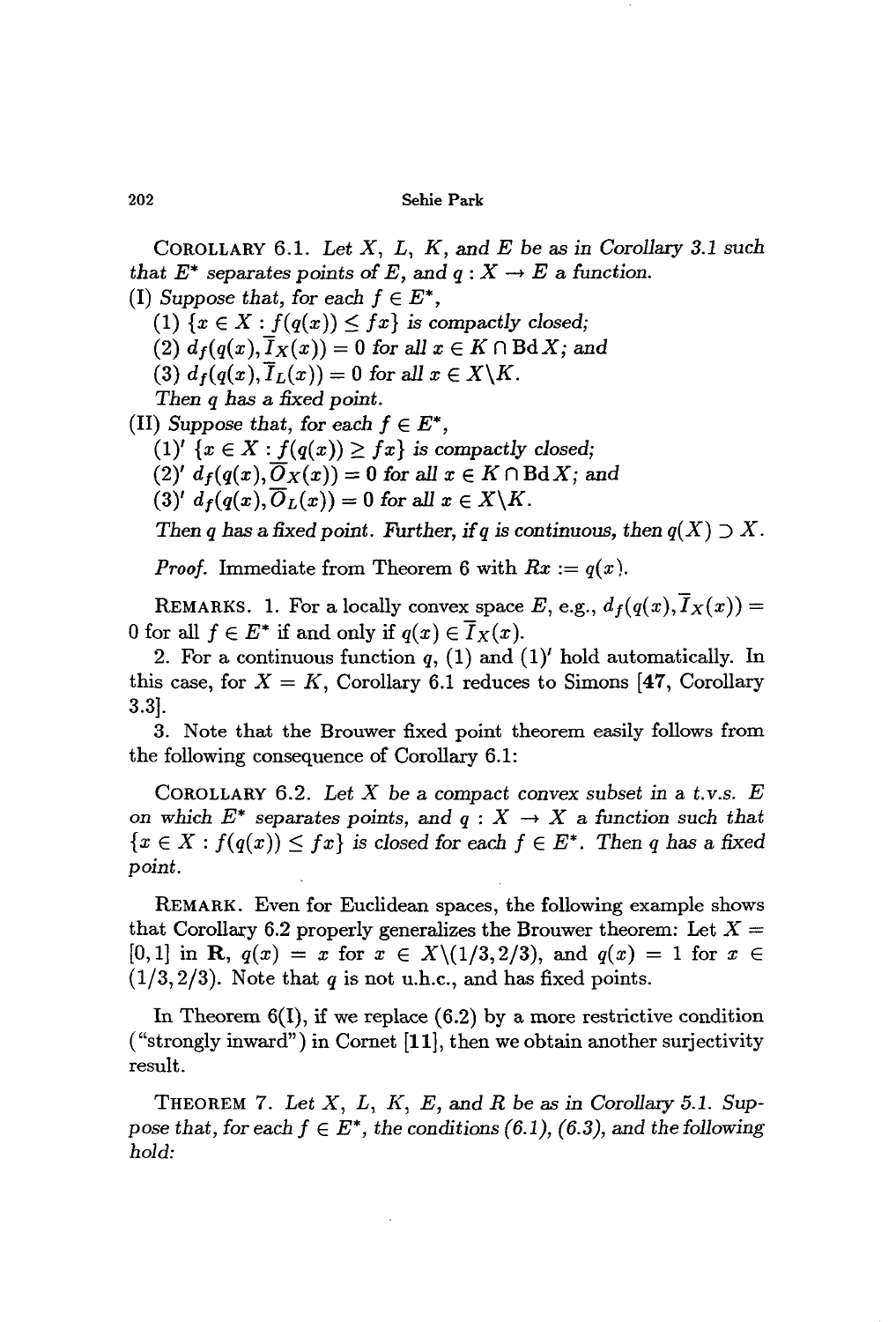(7.2) for any  $x \in M_f$ , we have  $\inf f(X) \geq \inf f(Rx)$ .

*Then R* has a fixed point. Further, if *R* is *u.h.c.* and  $X = K$ , then  $R(X) \supset X$ .

*Proof.* Clearly (7.2) implies (6.2) by Lemma 1, and hence *R* has a fixed point by Theorem 6. For the second part, let  $y \in X = K$ . Then the function  $x \mapsto Rx - y$  satisfies all of the requirements of Corollary 5.1(I). In fact, since R is u.h.c., (1) holds. For any  $f \in E^*$  and  $x \in M_f$ , we have inf  $f(Rx - y) = \inf f(Rx) - fy \leq \inf f(Rx) - \inf f(X) \leq 0$  by (7.2), and hence (2) holds. Moreover, (3) holds trivially. Therefore, by Corollary 5.1(I), there exists a solution  $\bar{x}$  to the inclusion  $0 \in Rx - y$ . Consequently, we have  $R(X) \supset X$ .

REMARKS. For  $X = K$  and an u.h.c. R, Theorem 7 reduces to a result of Cornet [11, Théorème 3.2] (See also [2, Theorem 15.1.4]). A number of consequences and applications of this result are given in [2].

The following consequence of Corollary 5.1 is useful to obtain generalizations of the fixed point theorems for weakly inward (outward) single-valued functions.

THEOREM 8. *Let X, L, K,* and *E* be as *in Corollary* 3.1 *such that*  $E^*$  separates points of *E*, and  $r: X \to E$  nonvanishing.

*(I) Suppose that, for each*  $f \in E^*$ ,

 $(8.1)$   $X_f = \{x \in X : f(r(x)) \leq 0\}$  *is compactly closed;* and (8.2) *for each*  $x \in X \backslash K$ ,  $fx \geq \sup f(L)$  *implies*  $x \in X_f$ . *Then there exist* an  $f \in E^* \setminus \{0\}$  and an  $x \in M_f$  *such that* 

$$
f(r(x))>0.
$$

(II) *Suppose that, for each*  $f \in E^*$ *,* 

 $(8.1)'$   $X_f = \{x \in X : f(r(x)) \geq 0\}$  *is compactly closed;* and  $(8.2)'$  *for each*  $x \in X \backslash K$ ,  $fx \geq \sup f(L)$  *implies*  $x \in X_f$ . *Then there exist* an  $f \in E^* \setminus \{0\}$  *and an*  $x \in M_f$  *such that* 

$$
f(r(x)) < 0.
$$

*Proof.* Immediate from Corollary 5.1(I) and (II).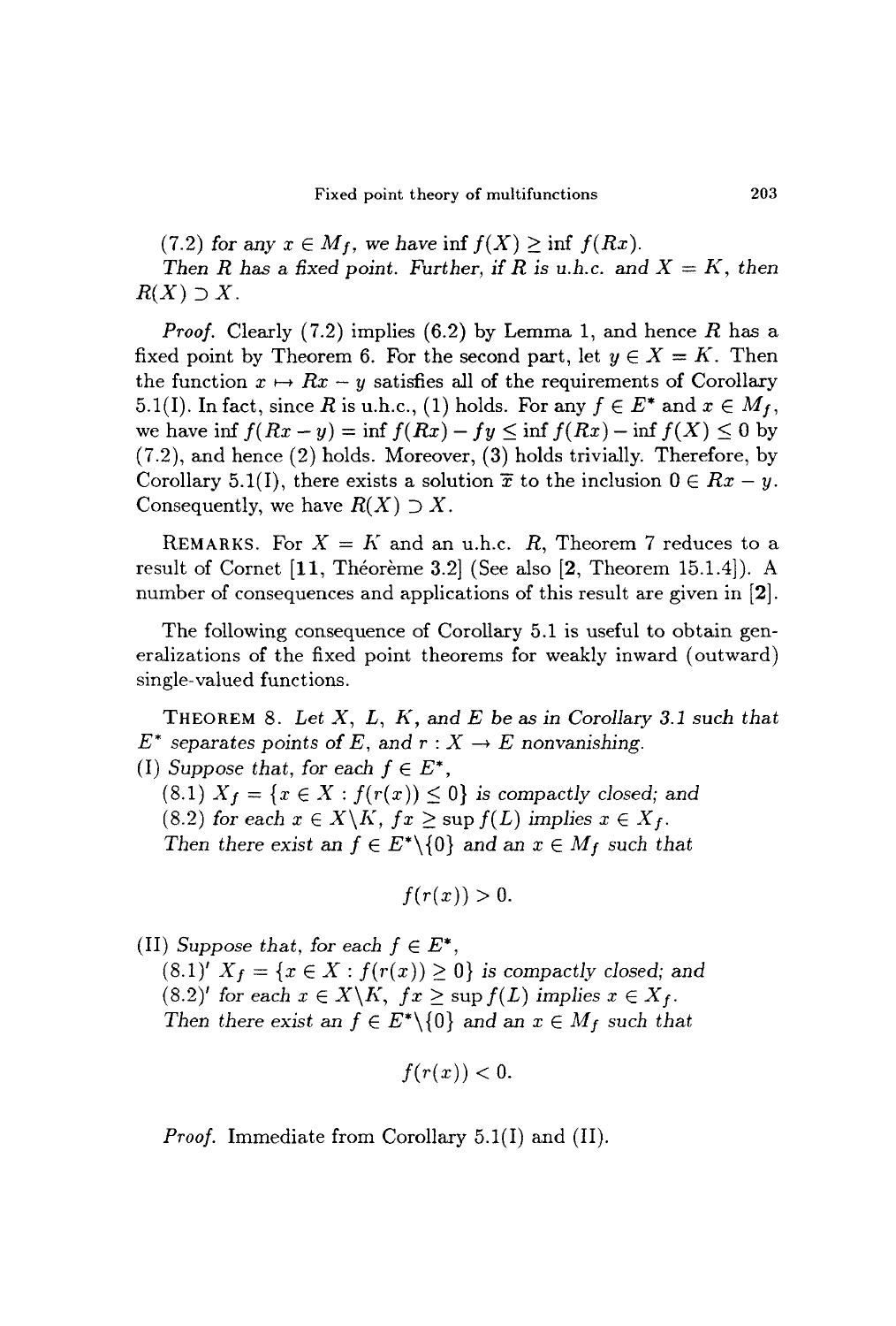REMARKS. 1. If r is continuous, then  $(8.1)$  and  $(8.1)'$  hold automatically, but not conversely. For example, let  $X$  be a closed convex subset of **R** and  $r : X \to \mathbf{R}$  a function such that  $r(x) > 0$  for all  $x \in X$ . Then r satisfies  $(8.1)$  and  $(8.1)'$ , but r does not need to be continuous.

2. For  $X = K$  and a continuous function r, Theorem 8 reduces to Simons [47, Corollary 3.2]. Note that Corollary 6.1 also follows from Theorem S.

For a normed vector space  $E$ , let  $d$  denote the metric induced by the norm. The following is useful:

LEMMA 2 (JIANG [25, I, COROLLARY 3.6]). In a normed *vector* space *E*, for any  $A, B \in cc(E)$ ,

$$
d(A, B) = 0 \quad \text{iff} \quad d_f(A, B) = 0 \quad \text{for all} \quad f \in E^*.
$$

In view of Lemma 2, Theorem 6 reduces to the following:

THEOREM 9. *Let* X be a nonempty *convex subset* of a *real normed vector* space  $E$ ,  $L$  a  $c$ -compact subset of  $X$ ,  $K$  a nonempty compact subset of X, and  $R: X \to cc(E)$ .

*(I) Suppose that*

(9.1) for each  $f \in E^*$ ,  $\{x \in X : fx \geq \inf f(Rx)\}$  is compactly closed;

 $(9.2)$   $d(Rx,\overline{I}_X(x)) = 0$  for every  $x \in K \cap B\mathrm{d}X$ ; and

 $(9.3)$   $d(Rx, \overline{I}_L(x)) = 0$  for every  $x \in X \backslash K$ .

*Then R has* a *fixed* point.

*(11) Suppose that*

 $(9.1)'$  *for* each  $f \in E^*$ ,  $\{x \in X : \sup f(Rx) \geq fx\}$  *is compactly closed;*  $(9.2)'$  *d* $(Rx, \overline{O}_X(x)) = 0$  *for every*  $x \in K \cap B\mathrm{d} X$ ; and  $(9.3)'$   $d(Rx, \overline{O}_L(x)) = 0$  for every  $x \in X \backslash K$ .

*Then R* has a fixed point. Further, if *R* is *u.h.c.,* then  $R(X) \supset X$ .

REMARKS. 1. Note that if *R* is u.h.c., then  $(9.1)$  and  $(9.1)'$  are fulfilled automatically. Hence, Theorem 9 includes Jiang [25, 11, Corollary 2.4; I, Corollary 3.6} and Park [36, Corollary 6.1].

2. If  $R = r$  is single-valued, then, e.g.,  $d(r(x), \overline{I}_X(x)) = 0$  iff  $r(x) \in$  $\overline{I}_X(x)$ .

Finally, the major particular forms of Theorem 6 can be adequately summarized by the following enlarged version of the diagrams given in [32], [38].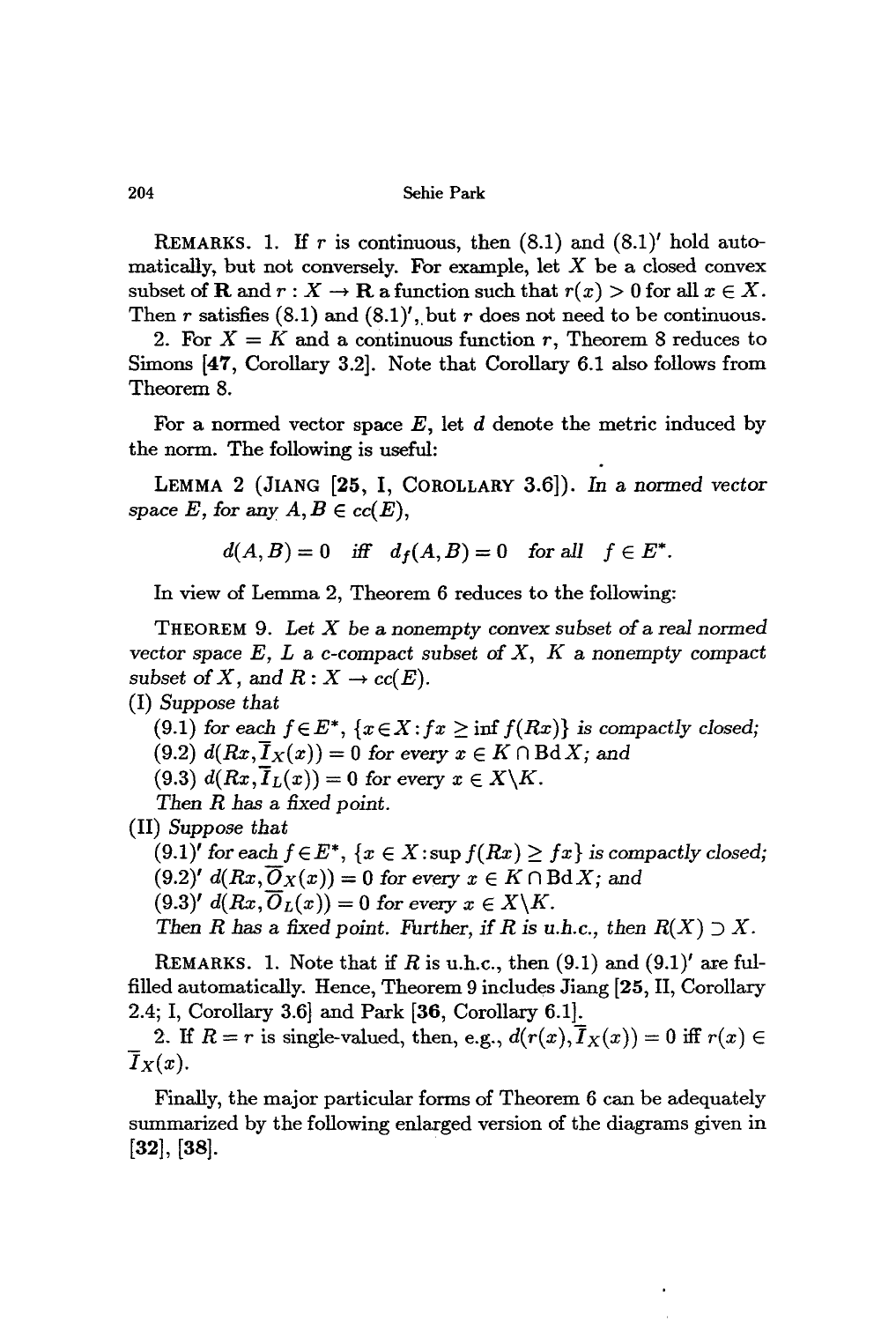| $\boldsymbol{E}$ | $f: K \to K$        |      |                      | $F: K \to 2^K$ |      |                      |                         |
|------------------|---------------------|------|----------------------|----------------|------|----------------------|-------------------------|
| $\bf{I}$         | <b>Brouwer</b>      | 1910 | $\left[ 7\right]$    | Kakutani       | 1941 | $\bm{[27]}$          |                         |
| $\mathbf{I}$     | Schauder            | 1930 | [45]                 | Bohnenblust    |      |                      |                         |
|                  |                     |      |                      | and Karlin     | 1950 | [6]                  |                         |
| III              | Tychonoff           | 1935 | [50]                 | Fan            | 1952 | $\bm{[13]}$          |                         |
|                  |                     |      |                      | Glicksberg     | 1952 | $\bm{[19]}$          |                         |
| IV               | Fan                 | 1964 | [14]                 | Granas and Liu | 1986 | 20                   |                         |
|                  | $f: K \to E$        |      |                      | $F: K \to 2^E$ |      |                      |                         |
| II               | Rothe               | 1937 | $[43]$               |                |      |                      |                         |
|                  | Halpern             | 1965 | $\bm{[21]}$          |                |      |                      |                         |
|                  | Fan                 | 1969 | $\bm{\mathsf{[15]}}$ | <b>Browder</b> | 1968 | $\bm{[9]}$           |                         |
|                  | Reich               | 1972 | [40]                 | Fan            | 1969 | $\bm{[15]}$          |                         |
|                  |                     |      |                      | Glebov         | 1969 | $\bm{\mathsf{[18]}}$ |                         |
|                  |                     |      |                      | Halpern        | 1970 | $\bm{[23]}$          |                         |
| III              |                     |      |                      | Cellina        | 1970 | $\bm{[10]}$          |                         |
|                  |                     |      |                      | Reich          | 1972 | $\bm{[40]}$          |                         |
|                  |                     |      |                      |                | 1978 | [41]                 |                         |
|                  |                     |      |                      | Cornet         | 1975 | $\bm{[11]}$          |                         |
|                  |                     |      |                      | Simons         | 1986 |                      | $\bm{[47]}$ $\bm{[48]}$ |
|                  | Halpern and Bergman |      |                      | Granas and Liu | 1986 | 20                   |                         |
| IV               |                     | 1968 | $\bm{[22]}$          | Park           | 1988 | $[32]$               |                         |
|                  | Kaczynski           | 1983 | $\left[ 26\right]$   |                |      |                      |                         |
|                  |                     |      |                      | $F: X \to 2^E$ |      |                      |                         |
|                  |                     |      |                      | Fan            | 1984 | $\bm{[17]}$          |                         |
| Ш                |                     |      |                      | Shih and Tan   | 1987 | $\bm{[46]}$          |                         |
|                  |                     |      |                      | Jiang          | 1988 | $\bm{25}$            |                         |
| IV               |                     |      |                      | Park           | 1990 | $\bm{36}$            |                         |

In the diagram, the class I stands for that of Euclidean spaces, Il for normed vector spaces, III for locally convex spaces, and IV for  $\ddot{\phantom{0}}$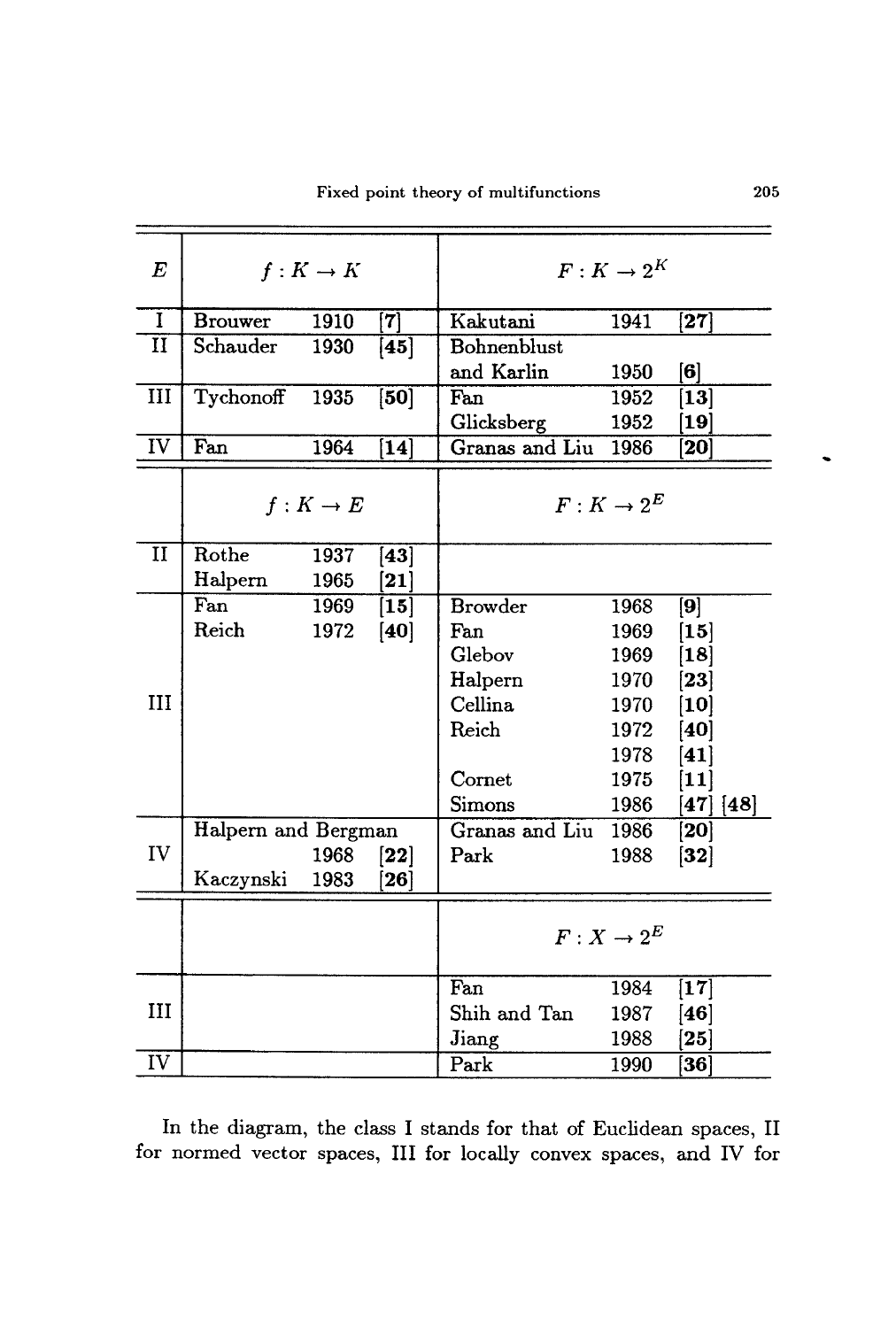topological vector spaces having sufficiently many linear functionals. Moreover,  $K$  stands for a nonempty compact convex subset of a space  $E$ , and  $X$  for a nonempty convex subset of  $E$  satisfying a certain coercivity condition with respect to a multifunction  $F: X \to 2^E$ .

In fact, Theorem 6 contains all of the results in the diagram.

### References

- 1. O.Arino, S.Gautier, and J.P.Penot, *A fixed point theorem for sequentially continuous mappings with applications to ordinary differential equations,* Funkcial Ekvac. 27 (1984), 273-279.
- 2. J.-P.Aubin, *Mathematical Methods of Game and Economic Theory,* Rev. ed., North-Holland, Amsterdam, 1982.
- 3. and I.Ekeland, *Applied Nonlinear Analysis,* John Wiley and Sons, New York,1984.
- 4. J.C.Bellenger, *Existence of maximizable quasiconcave functions on paracompact convex spaces,* J. Math. Anal. Appl. 123 (1987), 333-338.
- 5. and S.simons, *Quasiconcave junctions and zeros of multijunctions,* Bull. Inst. Math. Acad. Sinica 17 (1989), 49-57.
- 6. H.F.Bohnenblust and S.Karlin, *On a theorem of Ville,* in "Contributions to the Theory of Games," Ann. of Math. Studies, No.24, pp.155-160, Princeton Univ. Press, 1950.
- 7. L.E.J.Brouwer, *Uber A bbildungen von Mannigfaltigkeiten,* Math. Ann. 71  $(1911/12), 97-115.$
- 8. F.E.Browder, *A new generalization of the Schauder fixed point theorem,* Math. Ann. 174 (1967), 285-290.
- 9. , *The fixed point theory of multi-valued mappings in topological vector spaces,* Math. Ann. 177 (1968), 283-301.
- 10. A.Cellina, *Fixed points of noncontinuous mappings,* Rend. Accad. Naz. Lincei 49 (1970), 30-33.
- 11. B.Cornet, Paris avec handicaps et théorèmes de surjectivité de correspon*dances,* C. R. Acad. Se. Paris 281 (1975), 479-482.
- 12. , *Fixed point and surjectivity theorems for correspondences* : *applications,* Mimeographed notes, Universite de Paris-Dauphine, 1975.
- 13. Ky Fan, *Fixed-point and minimax theorems in locally convex topological linear spaces,* Proc. Nat. Acad. Sci. USA 38 (1952), 121-126.
- 14. , *Sur un theoreme minimax,* C. R. Acad. Se. Paris 259 (1964), 3925-8.
- 15. , *Extensions of two fixed point theorems of F. E. Browder,* Math. Z. 112 (1969), 234-240.
- 16. , *A minimax inequality and applications,* in "Inequalities Ill" (O.Shisha, Ed.), pp.l03-113, Academic Press, New York, 1972.
- 17. , *Some properties of convex sets related to fixed point theorems,* Math. Ann. 266 (1984), 519-537.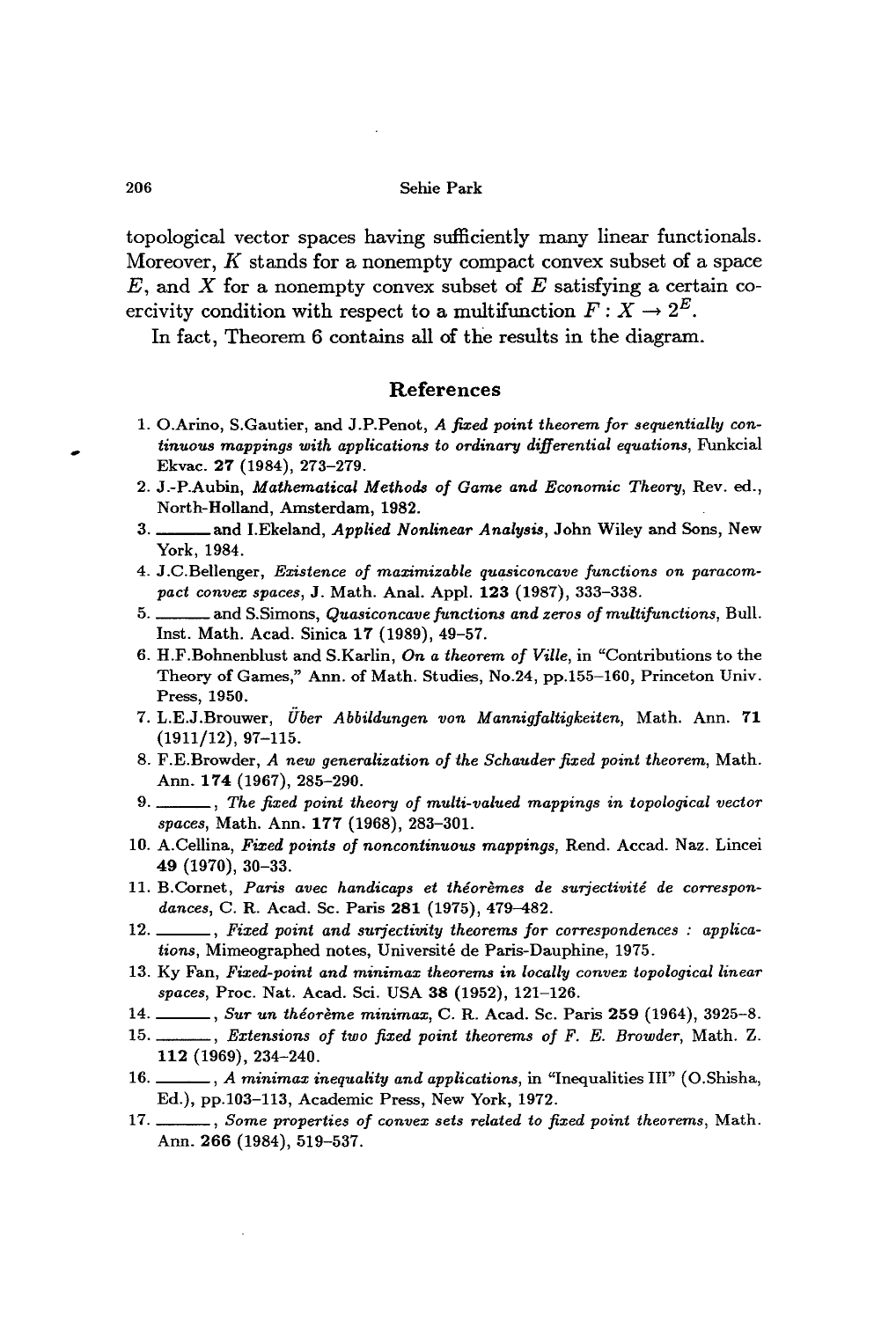- 18. N.I.Glebov, *On a generalization of the Kakutani fixed point theorem,* Soviet Math. Dokl. 10 (1969), 446-448.
- 19. I.L.Glicksberg, *A further generalization of the Kakutani fixed point theorem, with application to Nash equilibrium points,* Proc. Amer. Math. Soc. 3 (1952), 170-174.
- 20. A.Granas and F.-C.Liu, *Coincidences for set-valued maps and minimax inequalities, J. Math. pure et appl. 65 (1986), 119-148.*
- 21. B.R.Halpern, *Fixed point theorems for outward maps,* Doctoral Thesis, U.C.L. A., 1965.
- 22. and G.M.Bergman, *A fixed-point theorem for inward and outward maps,* Trans. Amer. Math. Soc. 130 (1968), 353-358.
- 23. , *Fixed point theorems for set-valued maps in infinite dimensional spaces,* Math. Ann. 189 (1970), 87-98.
- 24. J .Jiang, *Fixed point theorems for multivalued mappings in locally convex spaces,* Acta Math. Sinica 25 (1982), 365-373.
- 25. , *Fixed point theorems for paracompact convex sets,* Acta Math. Sinica, N.S. 4 (1988), I, 64-71, 11, 234-241.
- 26. T .Kaczynski, *Quelques theoremes de points fixes dans des espaces ayant suf[ isamment de functionnelles lineaires,* C. R. Acad. Se. Paris 296 (1983), 873-874.
- 27. S.Kakutani, *A generalization of Brouwer's fixed-point theorem,* Duke Math. J. 8 (1941), 457-459.
- 28. H.-M.Ko and K.-K.Tan, *A coincidence theorem with applications to minimax inequalities and fixed point theorems,* Tamkang J. Math. 17 (1986), 37-45.
- 29. J .-M.Lasry and R.Robert, *Degre pour les fonctions multivoques et applications,* C. R. Acad. Sc. Paris 280 (1975), 1435-1438.
- 30. M.Lassonde, *On the use of KKM multifunctions in fixed point theory and related topics,* J. Math. Anal. Appl. 97 (1983),151-201.
- 31. C.-M. Lee and K.-K.Tan, *On Fan's extensions of Browder's fixed point theorems for multi-valued inward mappings,* J. Austral. Math. Soc. A26 (1978), 169-174.
- 32. Sehie Park, *Fixed point theorems on compact convex sets in topological vector spaces,* Contemp. Math. 72 (1988), 183-191.
- 33. , *Fixed point theorems on compact convex sets in topological vector spaces,* 11, J. Korean Math. Soc. 26 (1989), 175-179.
- 84. , *Generalized matching theorems for closed coverings 0/ convex sets,* Num. Punct. Anal. and Optimiz. 11 (1990), 101-110.
- 35. , *Fixed points of condensing inward multi/unctions,* J. Korean Math. Soc. 27 (1990), 185-192.
- 36. , *Fixed point and coincidence theorems for u.h.c. multi/unctions on convex sets*, Proc. Coll. Natur. Sci., Seoul Nat. U. 15 (1990), 1-15.
- 37. , *A generalization* 0/ *the Brouwer fixed point theorem,* Bull. Korean Math. Soc. 28 (1991), 43-47.
- 38. , *Some coincidence theorems on acyclic multi/unctions and applications to KKM theory,* "Proc. of 2nd Int. Conf. on Fixed Point Theory and Applications, Halifax, June 9-14,1991", to appear.